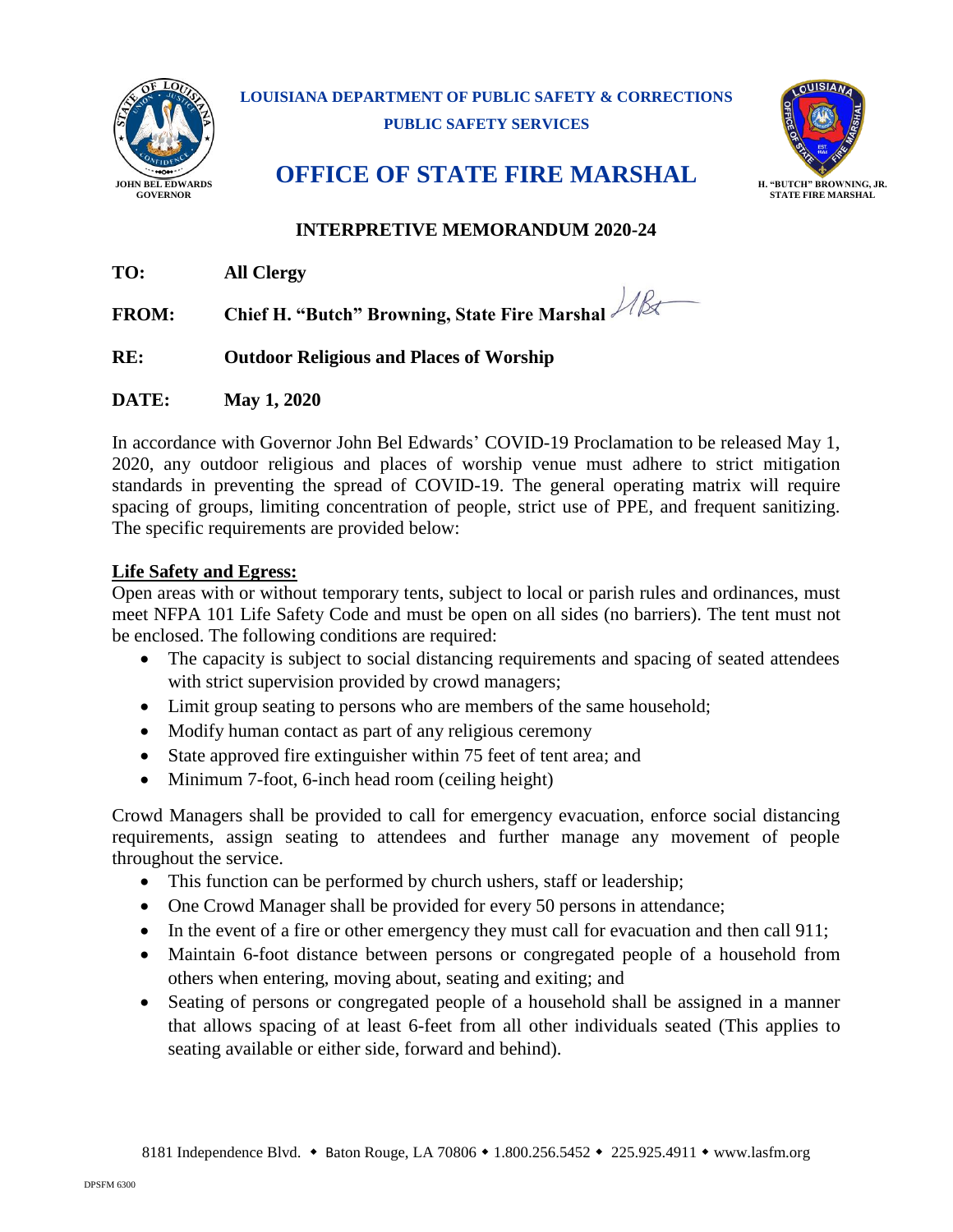### **Louisiana Department of Health Guidance:**

It is encouraged that persons be asked not to attend if they are 65 years or older or have the identified comorbid, chronic health conditions

Personal Protective Equipment

- Crowd Managers are required to wear face masks
- Crowd Managers should wear gloves when handling chairs and other items as part of their duties, and should wash their hands before and after assisting with set up/breakdown
- It is strongly recommended that attendees wear face masks

Cleaning of Outdoor Areas and Other Items

- Clean the area or item with soap and water or another detergent, if it is visibly dirty. Then, use disinfectant
- Tables, chairs, seats and other items used in the service should be cleaned between services.

Recommended Cleaning Products

- Clean the area or item with soap and water or another detergent, if it is dirty. Then, use disinfectant
- Recommend use of [EPA-registered household disinfectant.](https://www.epa.gov/pesticide-registration/list-n-disinfectants-use-against-sars-cov-2) Follow the instructions on the label to ensure safe and effective use of the product Many products recommend:
	- o Keeping surface wet for a period of time (see product label)
	- o Precautions such as wearing gloves and making sure you have good ventilation during use of the product
- Diluted household bleach solutions may also be used if appropriate for the surface.
	- o Check the label to see if your bleach is intended for disinfection, and ensure the product is not past its expiration date. Some bleaches, such as those designed for safe use on colored clothing or for whitening, may not be suitable for disinfection
	- o Unexpired household bleach will be effective against coronaviruses when properly diluted
	- o Follow manufacturer's instructions for application and proper ventilation. Never mix household bleach with ammonia or any other cleanser
	- o Leave solution on the surface for at least 1 minute
- To make a bleach solution, mix:
	- o 5 tablespoons (1/3rd cup) bleach per gallon of water, or
	- o 4 teaspoons bleach per quart of water

Alcohol solutions with at least 70% alcohol may also be used